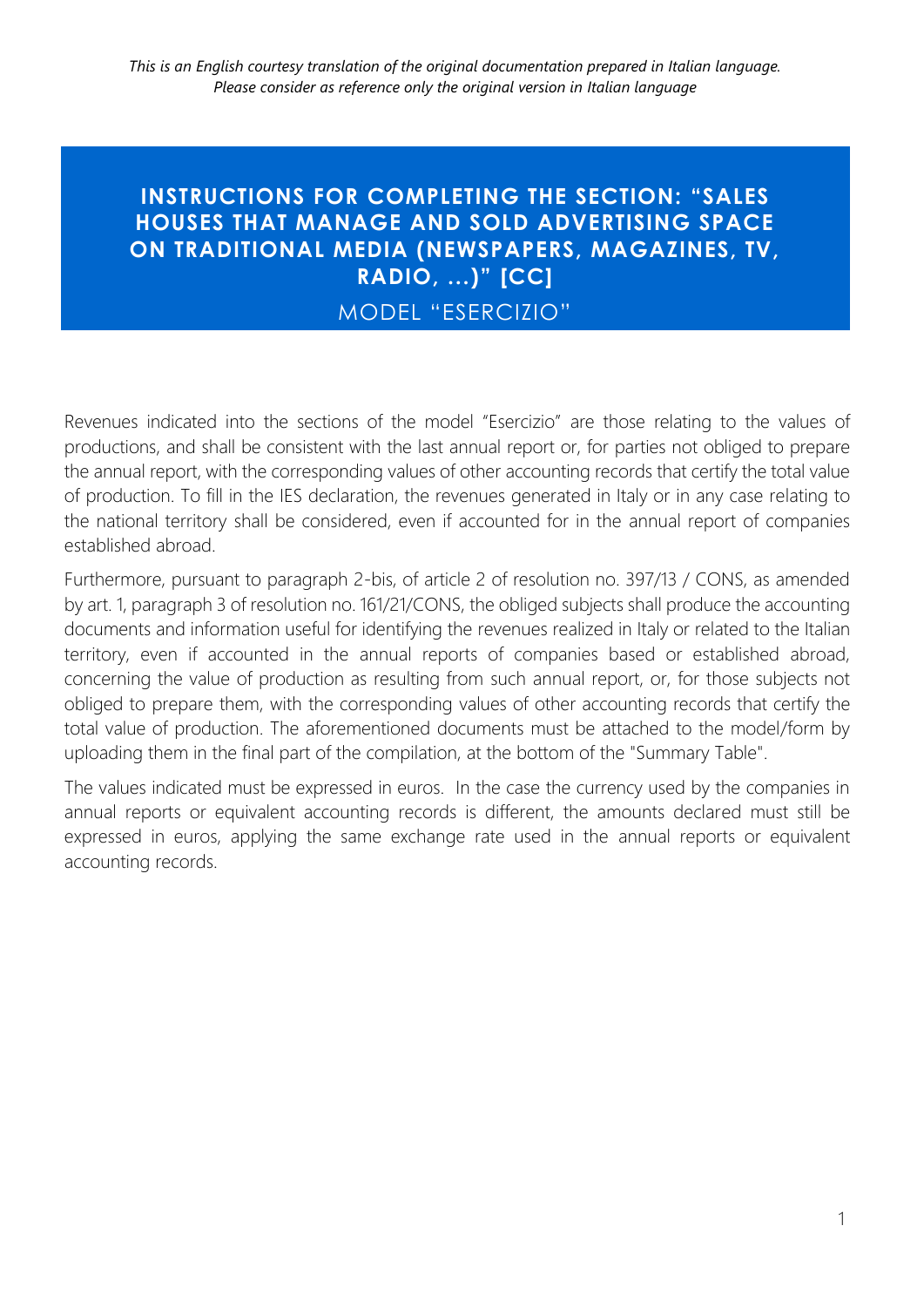*This is an English courtesy translation of the original documentation prepared in Italian language. Please consider as reference only the original version in Italian language*

| Item | <b>Instructions</b>                                                                                                                                                                                                                                                                                                                                                                                                                                                                                                                                |
|------|----------------------------------------------------------------------------------------------------------------------------------------------------------------------------------------------------------------------------------------------------------------------------------------------------------------------------------------------------------------------------------------------------------------------------------------------------------------------------------------------------------------------------------------------------|
|      | Gross advertising revenues                                                                                                                                                                                                                                                                                                                                                                                                                                                                                                                         |
| 97   | Gross advertising revenues: (Values consistent with those shown in the annual report or, for parties<br>not required to prepare the annual annual report, in the corresponding item in other accounting records).<br>The amounts are net of discounts and agency fees<br>Automatic sum of the items 98 - 114                                                                                                                                                                                                                                       |
| 98   | Newspaper (including free press) - national advertising<br>Revenues from management, negotiation and sale of national advertising spaces in daily newspapers<br>(including free newspapers) delegated by third parties.<br>Revenues from the sale of online advertising space, under item 163 (and following) of the section "Internet:<br>Newspapers, online audiovisual content (including SMA), online advertising, search engines and online<br>intermediary services [IT]" are excluded.<br>The amounts are net of discounts and agency fees. |
| 99   | Newspaper (including free press) - local advertising<br>Revenues from management, negotiation and sale of local advertising spaces in daily newspapers<br>(including free daily newspapers) delegated by third parties.<br>Revenues from the sale of online advertising space, under item 163 (and following) of the section "Internet:<br>Newspapers, online audiovisual content (including SMA), online advertising, search engines and online<br>intermediary services [IT]" are excluded.<br>The amounts are net of discounts and agency fees. |
| 100  | Magazine (including free press) - national advertising<br>Revenues from management, negotiation and sale of national advertising spaces in magazines<br>(including free magazines) delegated by third parties.<br>Revenues from the sale of online advertising space, under item 163 (and following) of the section "Internet:<br>Newspapers, online audiovisual content (including SMA), online advertising, search engines and online<br>intermediary services [IT]" are excluded.<br>The amounts are net of discounts and agency fees.          |
| 101  | Magazine (including free press) - local advertising<br>Revenues from management, negotiation and sale of local advertising spaces in magazines (including<br>free magazines) delegated by third parties.                                                                                                                                                                                                                                                                                                                                           |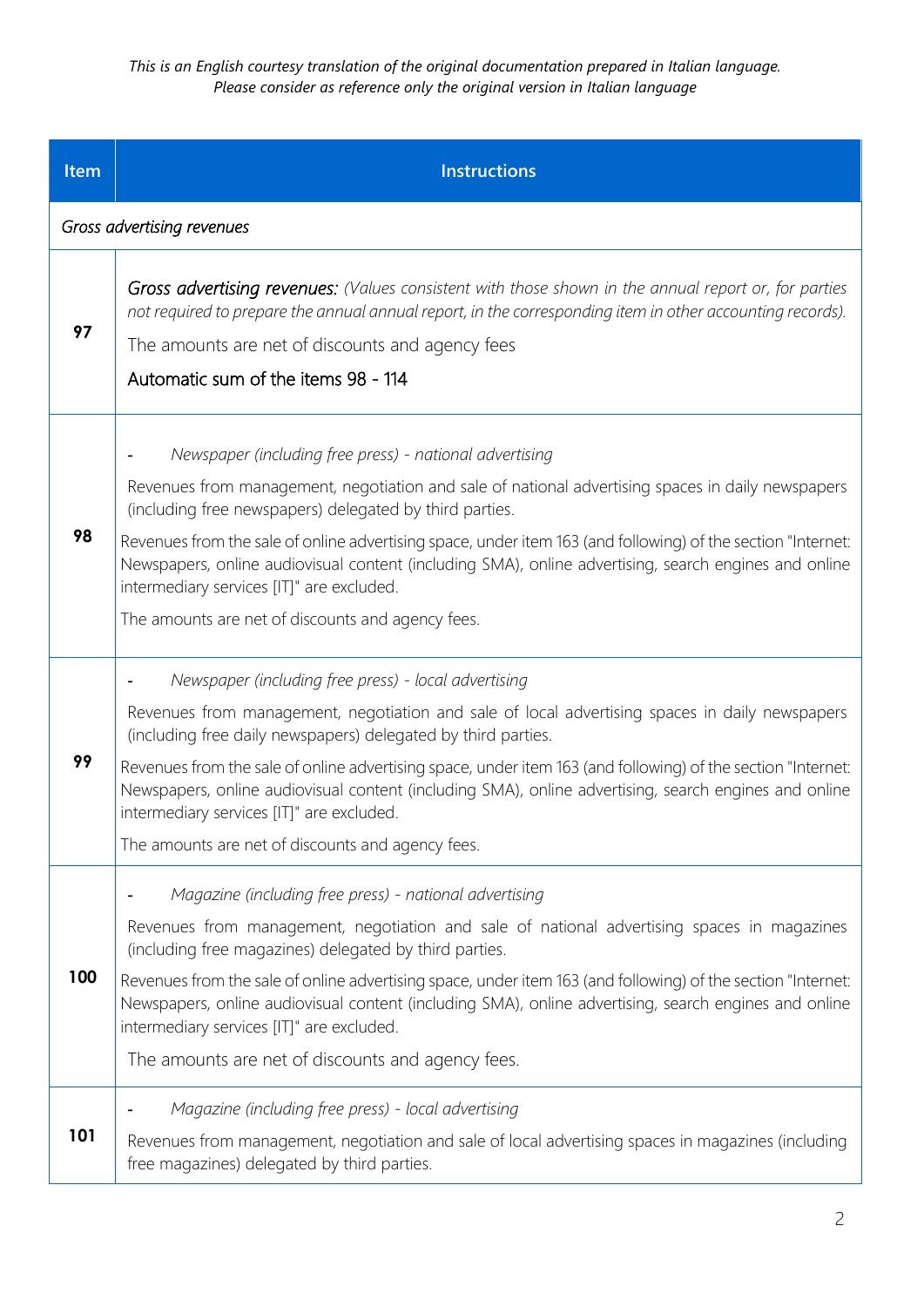|     | Revenues from the sale of online advertising space, under item 163 (and following) of the section "Internet:<br>Newspapers, online audiovisual content (including SMA), online advertising, search engines and online<br>intermediary services [IT]" are excluded.<br>The amounts are net of discounts and agency fees.                                                                                                                                          |
|-----|------------------------------------------------------------------------------------------------------------------------------------------------------------------------------------------------------------------------------------------------------------------------------------------------------------------------------------------------------------------------------------------------------------------------------------------------------------------|
|     | Yearbook publishing - national advertising                                                                                                                                                                                                                                                                                                                                                                                                                       |
| 102 | Revenues from management, negotiation and sale of national advertising spaces in annual publishing<br>activities (including free yearbook) delegated by third parties.                                                                                                                                                                                                                                                                                           |
|     | Revenues from the sale of online advertising space, under item 163 (and following) of the section "Internet:<br>Newspapers, online audiovisual content (including SMA), online advertising, search engines and online<br>intermediary services [IT]" are excluded.                                                                                                                                                                                               |
|     | The amounts are net of discounts and agency fees.                                                                                                                                                                                                                                                                                                                                                                                                                |
|     | Yearbook publishing - local advertising                                                                                                                                                                                                                                                                                                                                                                                                                          |
|     | Revenues from management, negotiation and sale of local advertising spaces in annual publishing<br>activities (including free yearbook) delegated by third parties.                                                                                                                                                                                                                                                                                              |
| 103 | Revenues from the sale of online advertising space, under item 163 (and following) of the section "Internet:<br>Newspapers, online audiovisual content (including SMA), online advertising, search engines and online<br>intermediary services [IT]" are excluded.                                                                                                                                                                                               |
|     | The amounts are net of discounts and agency fees.                                                                                                                                                                                                                                                                                                                                                                                                                |
|     | Free television - national advertising                                                                                                                                                                                                                                                                                                                                                                                                                           |
| 104 | Revenues from management, negotiation and sale of national advertising spaces in free television<br>delegated by third parties, meaning any form of announcements broadcast (on digital terrestrial<br>and satellite platforms), aimed at promoting the supply of goods or services, regardless of the<br>form and duration (advertising spot, telepromotions, "minispot", etc).                                                                                 |
|     | Revenues from telepromotions, teleshopping, sponsorship and product placement, and revenues from<br>the sale of advertising spaces to public entities (institutional advertising) are entered. Revenues from<br>online advertising (item 163 and following) are excluded and shall be entered in the section "Internet:<br>Online Publishing, Online Audiovisual Content, Online Advertising, Online Search Engines and Online<br>Intermediation services [IT]". |
|     | The amounts are net of discounts and agency fees.                                                                                                                                                                                                                                                                                                                                                                                                                |
|     | Revenues from telepromotions: revenues deriving from any form of announcements broadcast, as part<br>of a program, consisting in displaying of products, verbal and visual presentation of goods or services of<br>a producer or a service provider aimed at promoting the supply of goods or services, including<br>immovable property, rights and obligations, in return for payment.                                                                          |
|     | Revenues from teleshopping: revenues deriving from direct offers broadcast to the public with a view to<br>the supply of goods or services, including immovable property, rights and obligations, in return for<br>payment.                                                                                                                                                                                                                                      |
|     | Revenues from sponsorship: revenues deriving from means any contribution made by public or private                                                                                                                                                                                                                                                                                                                                                               |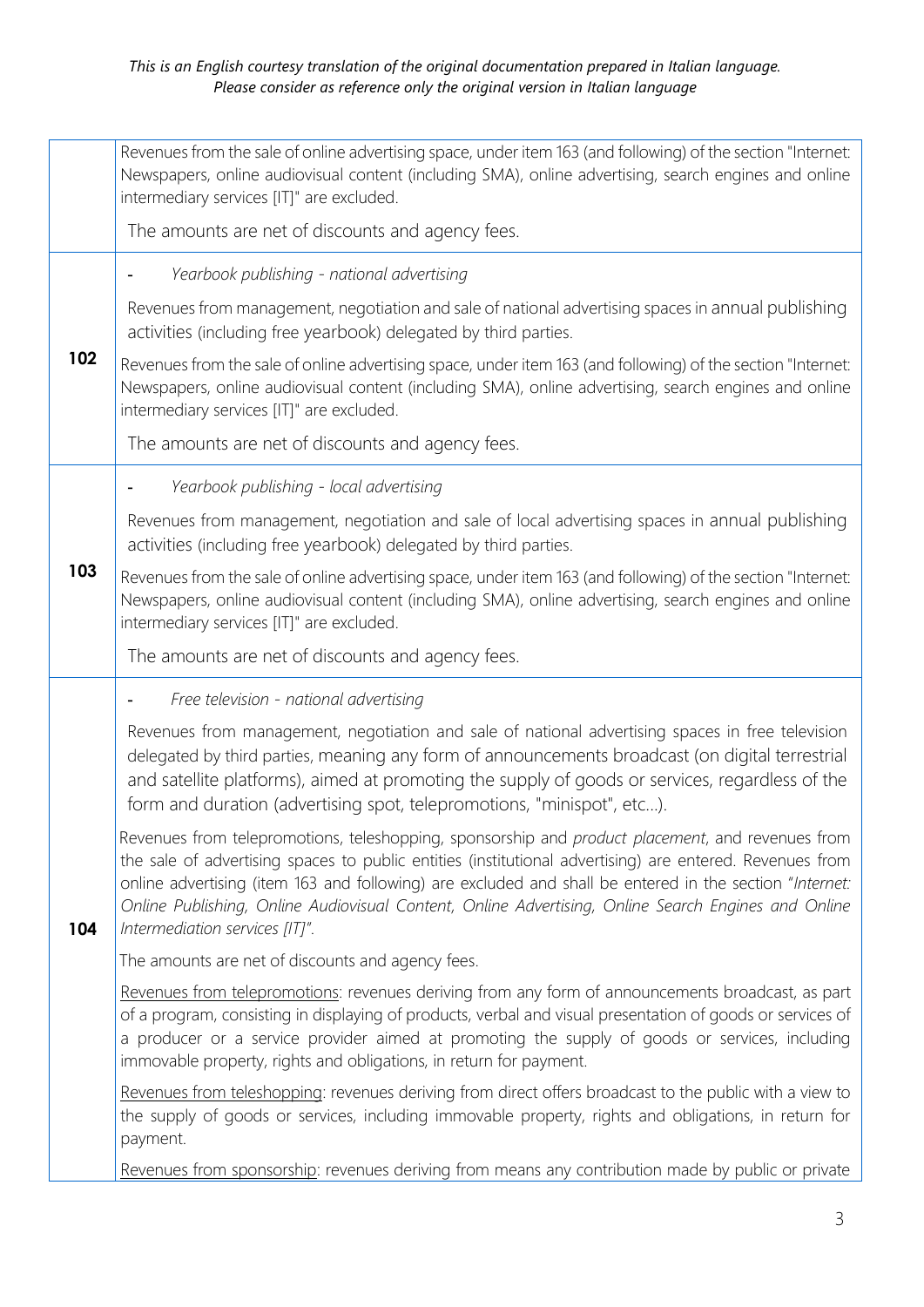|     | undertakings or natural persons not engaged in providing audiovisual media services or in the production<br>of audiovisual works, to the financing of audiovisual media services or programmes with a view to<br>promoting their name, trade mark, image, activities or products.                                                                                             |
|-----|-------------------------------------------------------------------------------------------------------------------------------------------------------------------------------------------------------------------------------------------------------------------------------------------------------------------------------------------------------------------------------|
|     | Product placement: revenues deriving from any form of audiovisual commercial<br>communication consisting of the inclusion of or reference to a product, a service or the trade<br>mark thereof so that it is featured within a programme, in return for payment or for similar<br>consideration.                                                                              |
|     | Free television - local advertising                                                                                                                                                                                                                                                                                                                                           |
| 105 | Revenues from management, negotiation and sale of local advertising spaces in free television<br>delegated by third parties, meaning any form of announcements broadcast (on digital terrestrial<br>and satellite platforms), aimed at promoting the supply of goods or services, regardless of the<br>form and duration (advertising spot, telepromotions, "minispot", etc). |
|     | Revenues from telepromotions, teleshopping, sponsorship and product placement, and revenues from<br>the sale of advertising spaces to public entities (institutional advertising) are entered. (See description<br>under item 104).                                                                                                                                           |
|     | Revenues from online advertising (item 163 and following) are excluded and shall be entered in the section<br>"Internet: Online Publishing, Online Audiovisual Content, Online Advertising, Online Search Engines and<br>Online Intermediation services [IT]".                                                                                                                |
|     | The amounts are net of discounts and agency fees.                                                                                                                                                                                                                                                                                                                             |
|     | Pay-TV - national advertising                                                                                                                                                                                                                                                                                                                                                 |
| 106 | Revenues from management, negotiation and sale of local advertising spaces in pay-tv delegated by<br>third parties.                                                                                                                                                                                                                                                           |
|     | Revenues from telepromotions, teleshopping, sponsorship and product placement, and revenues from<br>the sale of advertising spaces to public entities (institutional advertising) are entered. (See description<br>under item 104).                                                                                                                                           |
|     | Revenues from online advertising (item 163 and following) are excluded and shall be entered in the section<br>"Internet: Online Publishing, Online Audiovisual Content, Online Advertising, Online Search Engines and<br>Online Intermediation services [IT]".                                                                                                                |
|     | The amounts are net of discounts and agency fees.                                                                                                                                                                                                                                                                                                                             |
|     | Pay-TV - local advertising                                                                                                                                                                                                                                                                                                                                                    |
|     | Revenues from management, negotiation and sale of local advertising spaces in pay-tv delegated by<br>third parties.                                                                                                                                                                                                                                                           |
| 107 | Revenues from telepromotions, teleshopping, sponsorship and product placement, and revenues from<br>the sale of advertising spaces to public entities (institutional advertising) are entered. (See description<br>under item 104).                                                                                                                                           |
|     | Revenues from online advertising (item 163 and following) are excluded and shall be entered in the section<br>"Internet: Online Publishing, Online Audiovisual Content, Online Advertising, Online Search Engines and                                                                                                                                                         |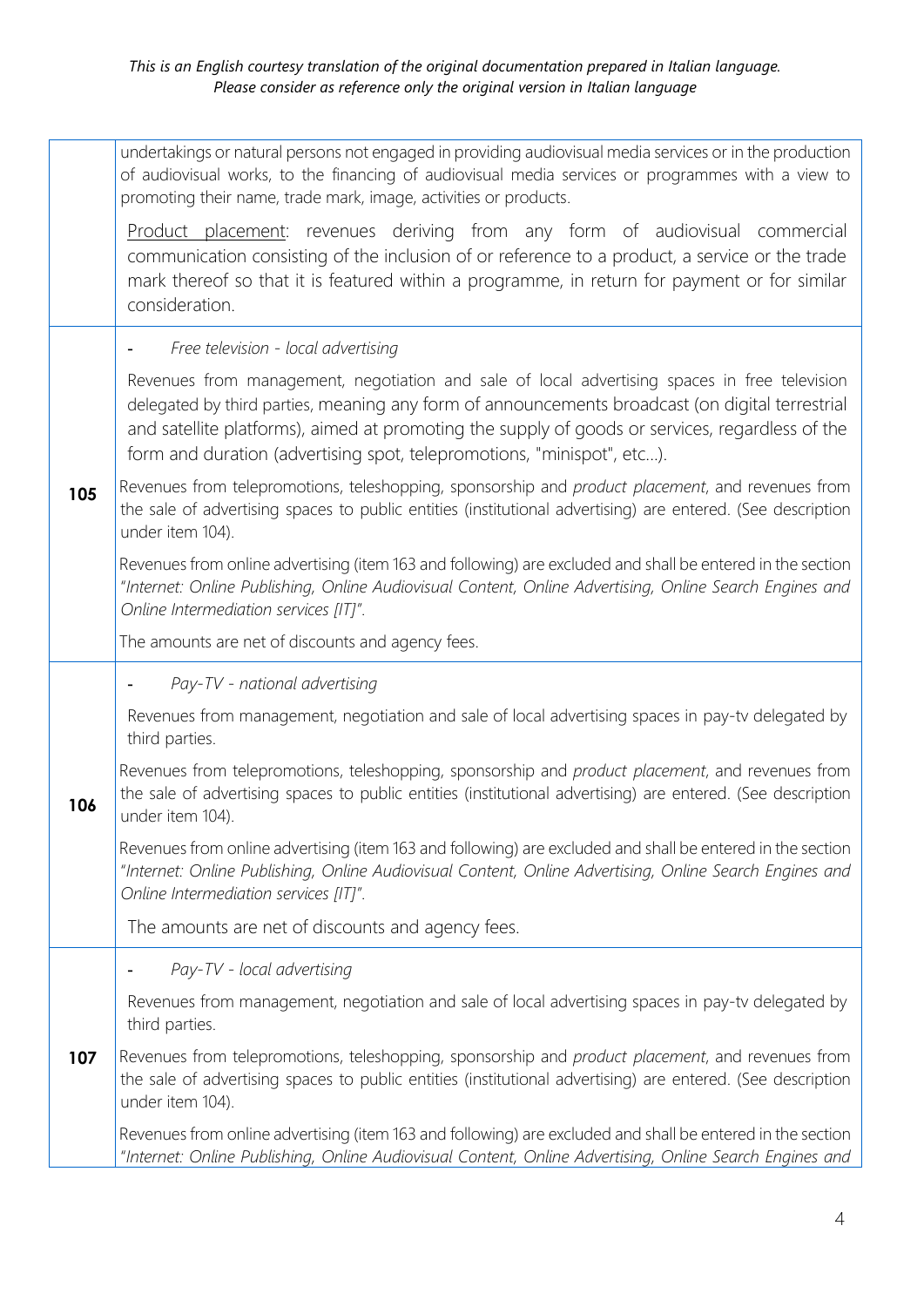|     | Online Intermediation services [IT]".                                                                                                                                                                                                                                                                                                                                                                                                                                                                                                                                                                                                                                                                                                                                            |
|-----|----------------------------------------------------------------------------------------------------------------------------------------------------------------------------------------------------------------------------------------------------------------------------------------------------------------------------------------------------------------------------------------------------------------------------------------------------------------------------------------------------------------------------------------------------------------------------------------------------------------------------------------------------------------------------------------------------------------------------------------------------------------------------------|
|     | The amounts are net of discounts and agency fees.                                                                                                                                                                                                                                                                                                                                                                                                                                                                                                                                                                                                                                                                                                                                |
| 108 | Radio - national advertising<br>Revenues from management, negotiation and sale of radio advertising spaces delegated by third<br>parties (on digital and satellite platforms) aimed at broadcasting national announcements,<br>regardless of the form and duration (spots, promotions, "minispot", ).<br>Revenues from radiopromotions, radioshopping, sponsorship and product placement are<br>entered. (See description, mutatis mutandis, under item 104).<br>Revenues from online advertising (163 and following), are excluded and shall be entered in<br>the section "Internet: Online Publishing, Online Audiovisual Content, Online Advertising,<br>Online Search Engines and Online Intermediation services [IT]".<br>The amounts are net of discounts and agency fees. |
| 109 | Radio - local advertising<br>Revenues from management, negotiation and sale of radio advertising spaces delegated by third<br>parties (on digital and satellite platforms) aimed at broadcasting local announcements, regardless of<br>the form and duration (spots, promotions, "minispot", ).<br>Revenues from radiopromotions, radioshopping, sponsorship and product placement are entered.<br>(See description, mutatis mutandis, under item 104).<br>Revenues from online advertising (163 and following), are excluded and shall be entered in the section<br>"Internet: Online Publishing, Online Audiovisual Content, Online Advertising, Online Search Engines<br>and Online Intermediation services [IT]".<br>The amounts are net of discounts and agency fees.       |
| 110 | Cinema (including product placement)<br>Revenues from management, negotiation and sale of advertising spaces in the cinemas delegated by<br>third parties.<br>Product placement revenues are included.<br>The amounts are net of discounts and agency fees.                                                                                                                                                                                                                                                                                                                                                                                                                                                                                                                      |
| 111 | Outdoor advertising<br>Revenues from management, negotiation and sale of advertising spaces on outdoor media (billboards,<br>road signs, bus signs, etc.) delegated by third parties.<br>The amounts are net of discounts and agency fees.                                                                                                                                                                                                                                                                                                                                                                                                                                                                                                                                       |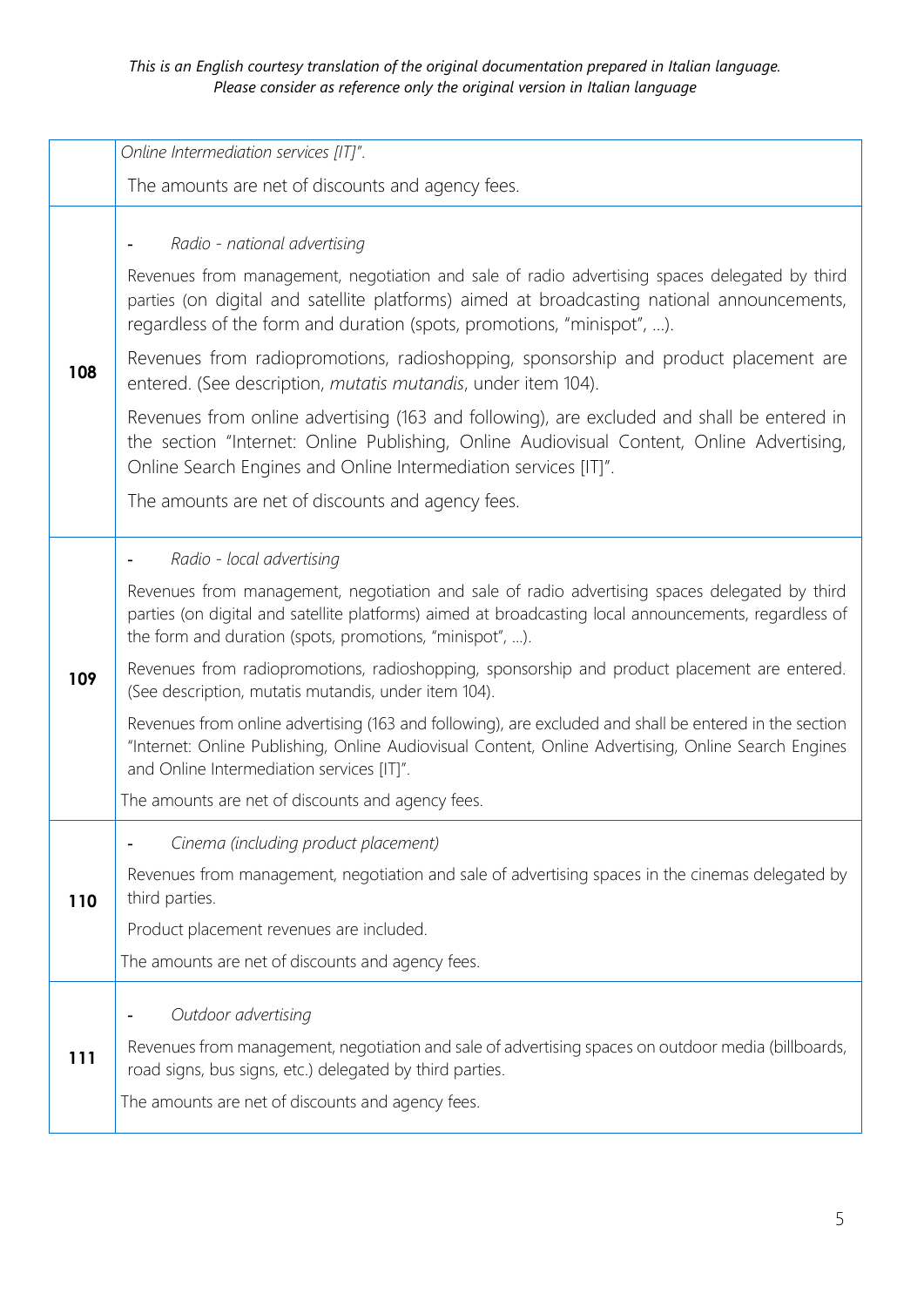|                                                                                            | Sponsorships (excluding TV, Radio)<br>٠                                                                                                                                                                                                                                                                                                                                                                                                                                                                               |
|--------------------------------------------------------------------------------------------|-----------------------------------------------------------------------------------------------------------------------------------------------------------------------------------------------------------------------------------------------------------------------------------------------------------------------------------------------------------------------------------------------------------------------------------------------------------------------------------------------------------------------|
| 112                                                                                        | Revenues from management, negotiation and sale, delegated by third parties, of contracts in<br>communication activities related to events, sport, culture, social or entertainment happenings, or<br>organisation, either financially or through the provision of products and services, for commercial<br>purposes.                                                                                                                                                                                                  |
|                                                                                            | The amounts are net of discounts and agency fees.                                                                                                                                                                                                                                                                                                                                                                                                                                                                     |
| 113                                                                                        | Product distribution activities carried out at the point of sale with the exclusion of price action<br>Revenues from management, negotiation and sale, delegated by third parties, of contracts for<br>communication activities at the point of sale, such as, for example, special displays, demonstrations by<br>special personnel and any other form of communication taking place at the place where the product<br>is sold, excluding price actions (such as, for example, special offers and price reductions). |
|                                                                                            | The amounts are net of discounts and agency fees.                                                                                                                                                                                                                                                                                                                                                                                                                                                                     |
| 114                                                                                        | The "other" sectors (please specify in the "Notes" box)                                                                                                                                                                                                                                                                                                                                                                                                                                                               |
|                                                                                            | Revenues from management, negotiation and sale of advertising spaces delegated by third parties on<br>media other than those mentioned under the previous items.                                                                                                                                                                                                                                                                                                                                                      |
|                                                                                            | The amounts are net of discounts and agency fees.                                                                                                                                                                                                                                                                                                                                                                                                                                                                     |
| Advertising revenues paid or recognized to third parties (even if accounted for as costs): |                                                                                                                                                                                                                                                                                                                                                                                                                                                                                                                       |
|                                                                                            | Revenues paid on to third parties (even if accounted for as costs).:                                                                                                                                                                                                                                                                                                                                                                                                                                                  |
| 115                                                                                        | Portion of advertising revenues paid or recognized to third parties on the total revenues (item 97),<br>deriving from the sale of advertising spaces related to the media indicated in the following items.                                                                                                                                                                                                                                                                                                           |
|                                                                                            | Also amounts recognized as costs in the annual reports are included.                                                                                                                                                                                                                                                                                                                                                                                                                                                  |
|                                                                                            | Automatic sum of the items 116 - 132                                                                                                                                                                                                                                                                                                                                                                                                                                                                                  |
|                                                                                            | Newspaper (including free press) - national advertising                                                                                                                                                                                                                                                                                                                                                                                                                                                               |
| 116                                                                                        | Portion of advertising revenues paid or recognized to third parties on the total revenues (item 98),<br>deriving from the sale of national advertising spaces in daily newspapers (including free newspapers).                                                                                                                                                                                                                                                                                                        |
|                                                                                            | Newspaper (including free press) - local advertising                                                                                                                                                                                                                                                                                                                                                                                                                                                                  |
| 117                                                                                        | Portion of advertising revenues paid or recognized to third parties on the total revenues (item 99),<br>deriving from the sale of local advertising spaces in daily newspapers (including free newspapers).                                                                                                                                                                                                                                                                                                           |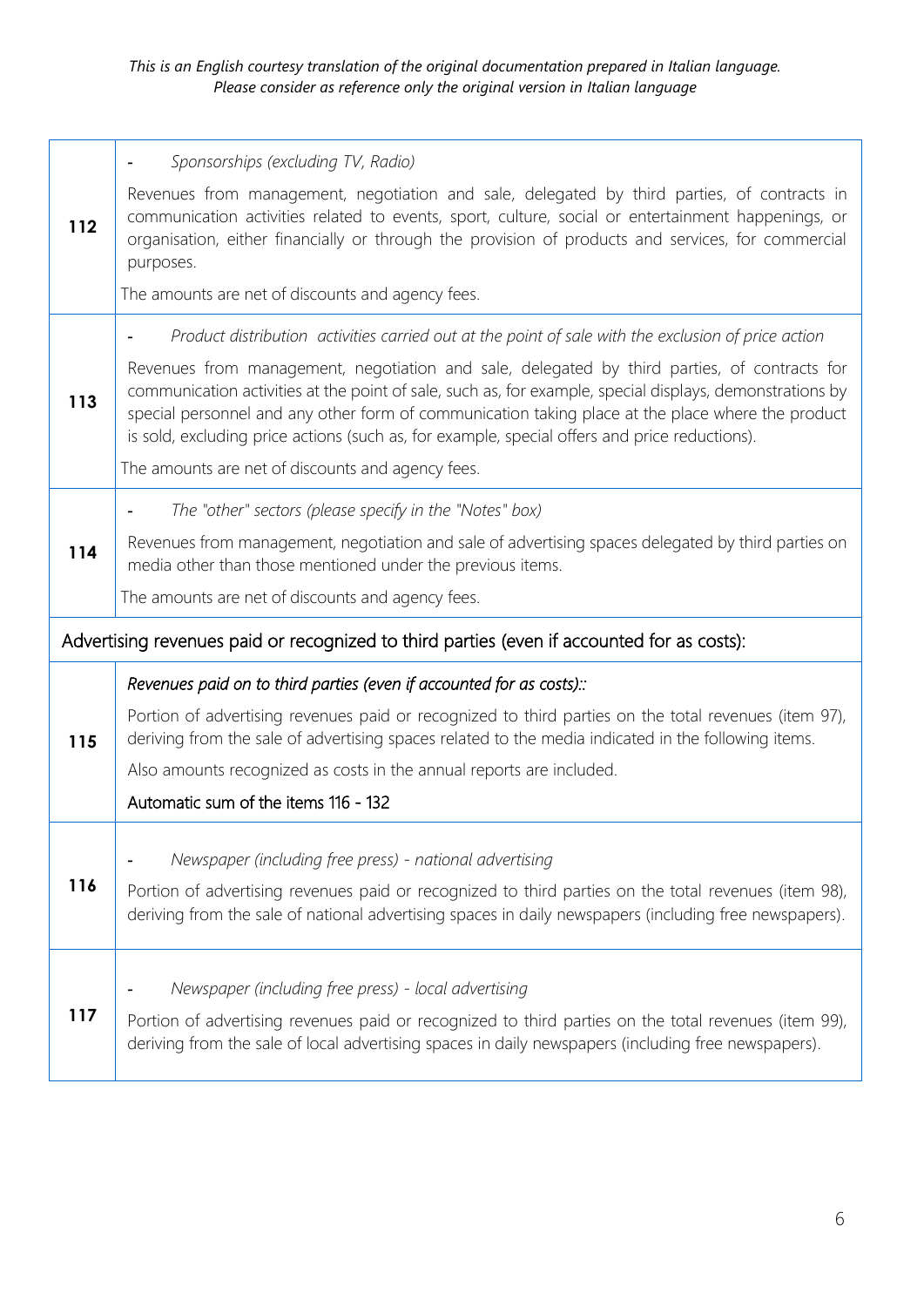## *This is an English courtesy translation of the original documentation prepared in Italian language. Please consider as reference only the original version in Italian language*

 $\overline{1}$ 

| 118 | Magazine (including free press) - national advertising<br>Portion of advertising revenues paid or recognized to third parties on the total revenues (item 100),<br>deriving from the sale of national advertising spaces in magazines (including free magazines).          |
|-----|----------------------------------------------------------------------------------------------------------------------------------------------------------------------------------------------------------------------------------------------------------------------------|
| 119 | Magazine publishing (including free press) - local advertising<br>Portion of advertising revenues paid or recognized to third parties on the total revenues (item 101),<br>deriving from the sale of local advertising spaces in magazines (including free magazines).     |
| 120 | Yearbook publishing - national advertising<br>Portion of advertising revenues paid or recognized to third parties on the total revenues (item 102),<br>deriving from the sale of national advertising spaces in annual publishing activities (including free<br>yearbook). |
| 121 | Yearbook publishing - local advertising<br>Portion of advertising revenues paid or recognized to third parties on the total revenues (item 103),<br>deriving from the sale of local advertising spaces in annual publishing activities (including free<br>yearbook).       |
| 122 | Free television - national advertising<br>Portion of advertising revenues paid or recognized to third parties on the total revenues (item 104),<br>deriving from the sale of national advertising spaces in free television.                                               |
| 123 | Free television - local advertising<br>Portion of advertising revenues paid or recognized to third parties on the total revenues (item 105),<br>deriving from the sale of local advertising spaces in free television.                                                     |
| 124 | Pay-TV - national advertising<br>Portion of advertising revenues paid or recognized to third parties on the total revenues (item 106),<br>deriving from the sale of national advertising spaces in pay television.                                                         |
| 125 | Pay-TV - local advertising<br>Portion of advertising revenues paid or recognized to third parties on the total revenues (item 107),<br>deriving from the sale of local advertising spaces in pay television.                                                               |

٦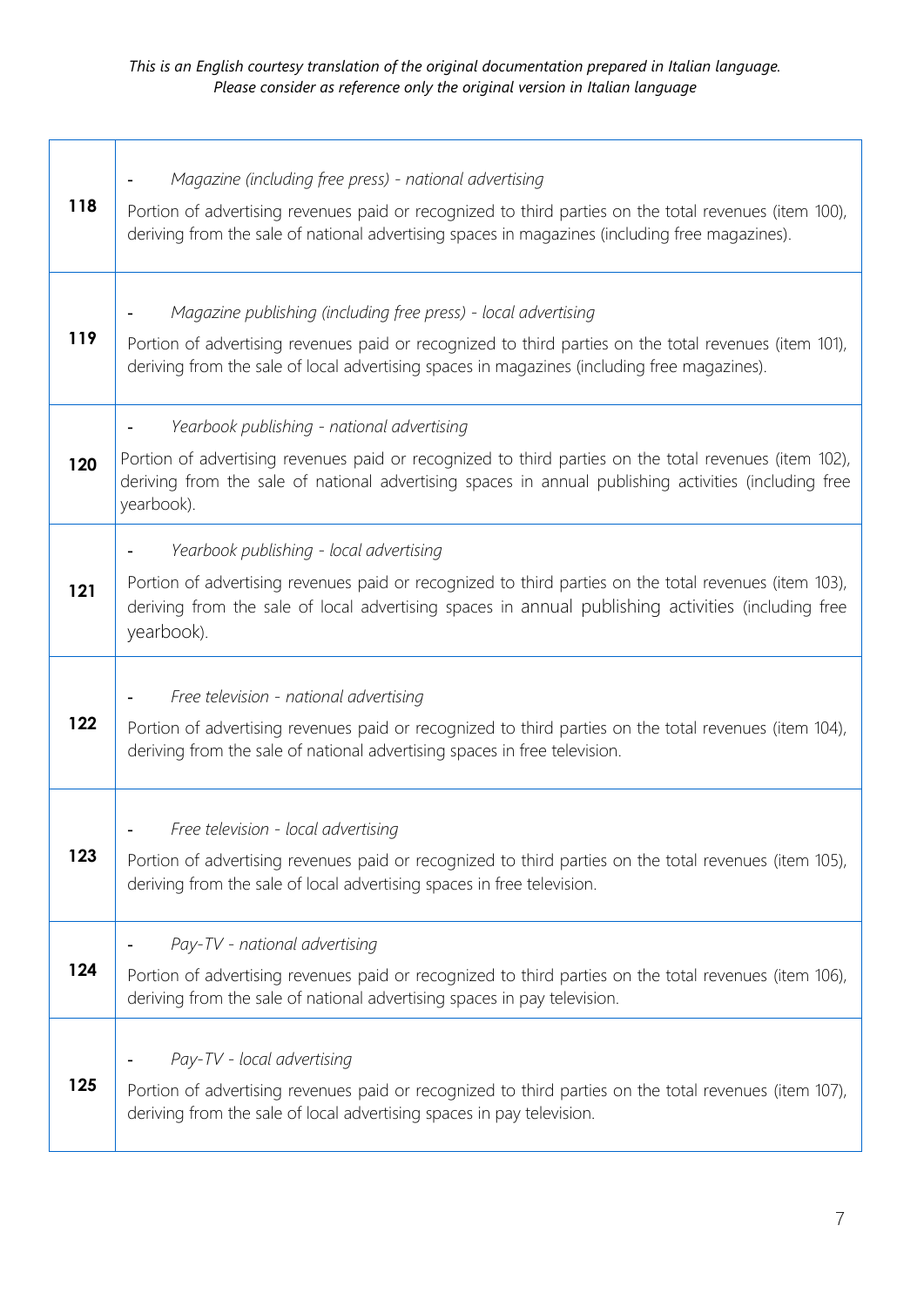$\Gamma$ 

| 126 | Radio - national advertising<br>Portion of advertising revenues paid or recognized to third parties on the total revenues (item 108),<br>deriving from the sale of national advertising spaces in radio.                                                                                                                                                                                                                                                                                                                                            |
|-----|-----------------------------------------------------------------------------------------------------------------------------------------------------------------------------------------------------------------------------------------------------------------------------------------------------------------------------------------------------------------------------------------------------------------------------------------------------------------------------------------------------------------------------------------------------|
| 127 | Radio - local advertising<br>Portion of advertising revenues paid or recognized to third parties on the total revenues (item 109),<br>deriving from the sale of local advertising spaces in radio.                                                                                                                                                                                                                                                                                                                                                  |
| 128 | Cinema (including product placement)<br>Portion of advertising revenues paid or recognized to third parties on the total revenues (item 110),<br>deriving from the sale of advertising spaces in cinemas.                                                                                                                                                                                                                                                                                                                                           |
| 129 | Outdoor advertising<br>Portion of advertising revenues paid or recognized to third parties on the total revenues (item 111),<br>deriving from the sale of advertising spaces on outdoor media (billboards, road signs, bus signs, etc.).                                                                                                                                                                                                                                                                                                            |
| 130 | Sponsorships (excluding TV, Radio)<br>Portion of advertising revenues paid or recognized to third parties on the total revenues (item 112),<br>deriving from the sale of contracts in communication activities related to events, sport, culture, social<br>or entertainment happenings, or organisation, either financially or through the provision of products<br>and services, for commercial purposes.                                                                                                                                         |
| 131 | Product distribution activities carried out at the point of sale with the exclusion of price action<br>Portion of advertising revenues paid or recognized to third parties on the total revenues (item 113),<br>deriving from the communication activities at the point of sale, such as, for example, special displays,<br>demonstrations by special personnel and any other form of communication taking place at the place<br>where the product is sold, excluding price actions (such as, for example, special offers and price<br>reductions). |
| 132 | The "other" sectors (please specify in the "Notes" box)<br>Portion of advertising revenues paid or recognized to third parties on the total revenues (item 114),<br>deriving from the sale of advertising spaces related to the media other than those mentioned under<br>the previous items.                                                                                                                                                                                                                                                       |

٦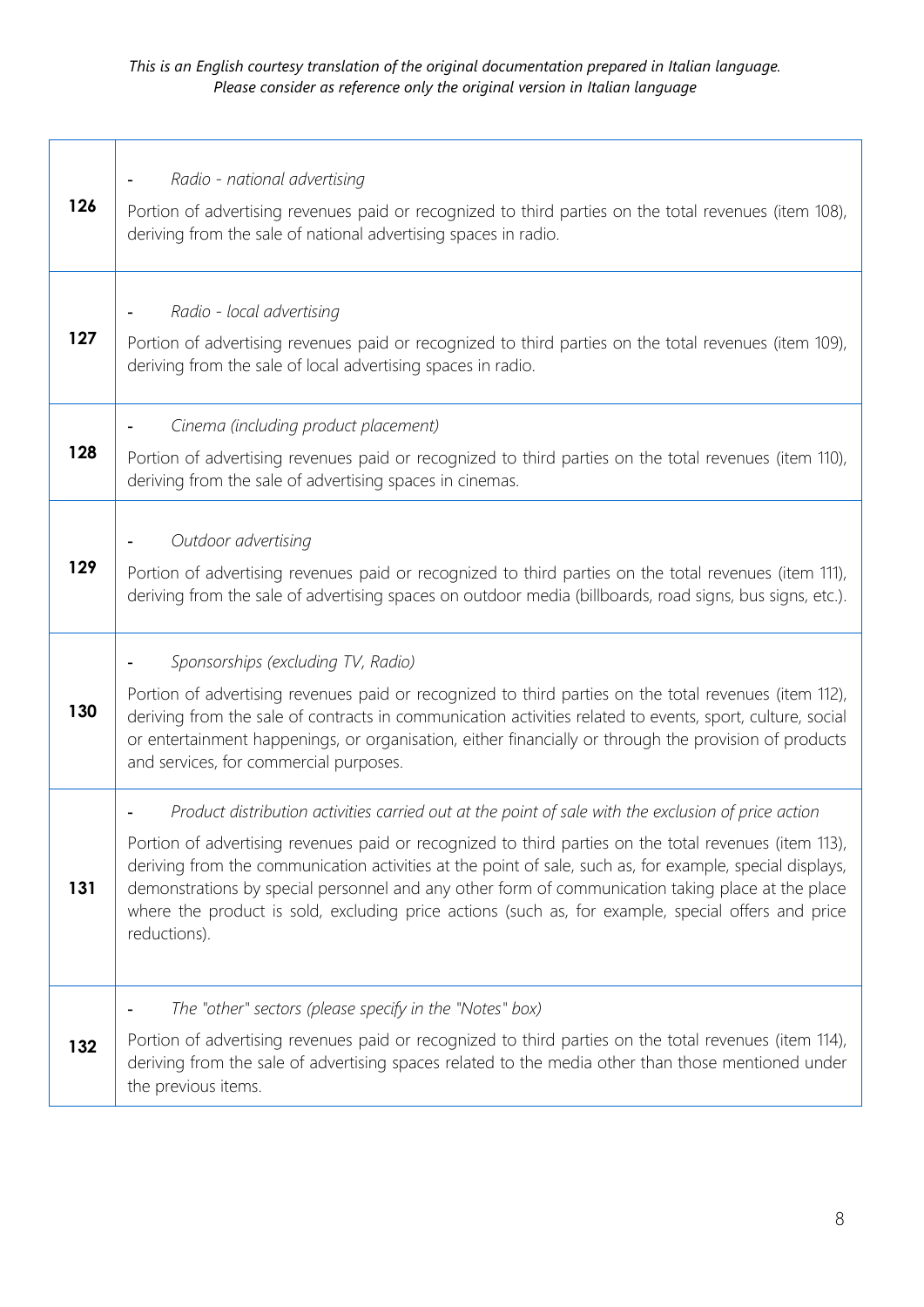| Net Advertising revenues (difference between gross advertising revenues and revenues paid or<br>recognized to third parties) |                                                                                                                                                                                                                                                                                                                                                |
|------------------------------------------------------------------------------------------------------------------------------|------------------------------------------------------------------------------------------------------------------------------------------------------------------------------------------------------------------------------------------------------------------------------------------------------------------------------------------------|
| 133                                                                                                                          | Net revenues (difference between gross revenues and corresponding paid revenues)<br>Difference between gross advertising revenues and revenues paid or recognized to third parties,<br>deriving from the sale of advertising spaces on the media indicated in the following items.<br>Automatic difference of the items 97 - 115               |
| 134                                                                                                                          | Newspaper (including free press) - national advertising<br>Difference between gross advertising revenues (item 98) and revenues paid or recognized to third<br>parties (item 116), deriving from the sale of national advertising spaces in daily newspapers (including<br>free newspapers.<br>Automatic difference of the items 98 - 116      |
| 135                                                                                                                          | Newspaper (including free press) - local advertising<br>Difference between gross advertising revenues (item 99) and revenues paid or recognized to third<br>parties (item 117), deriving from the sale of local advertising spaces in daily newspapers (including free<br>newspapers.<br>Automatic difference of the items 99 - 117            |
| 136                                                                                                                          | Magazine publishing (including free press) - national advertising<br>Difference between gross advertising revenues (item 100) and revenues paid or recognized to third<br>parties (item 118), deriving from the sale of national advertising spaces in magazines (including free<br>magazines).<br>Automatic difference of the items 100 - 118 |
| 137                                                                                                                          | Magazine publishing (including free press) - local advertising<br>Difference between gross advertising revenues (item 101) and revenues paid or recognized to third<br>parties (item 119), deriving from the sale of local advertising spaces in magazines (including free<br>magazines).<br>Automatic difference of the items 101 - 119       |
| 138                                                                                                                          | Yearbook publishing - national advertising<br>Difference between gross advertising revenues (item 102) and revenues paid or recognized to third<br>parties (item 120), deriving from the sale of national advertising spaces in annual publishing activities<br>(including free yearbook).<br>Automatic difference of the items 102 - 120      |
| 139                                                                                                                          | Yearbook publishing - local advertising                                                                                                                                                                                                                                                                                                        |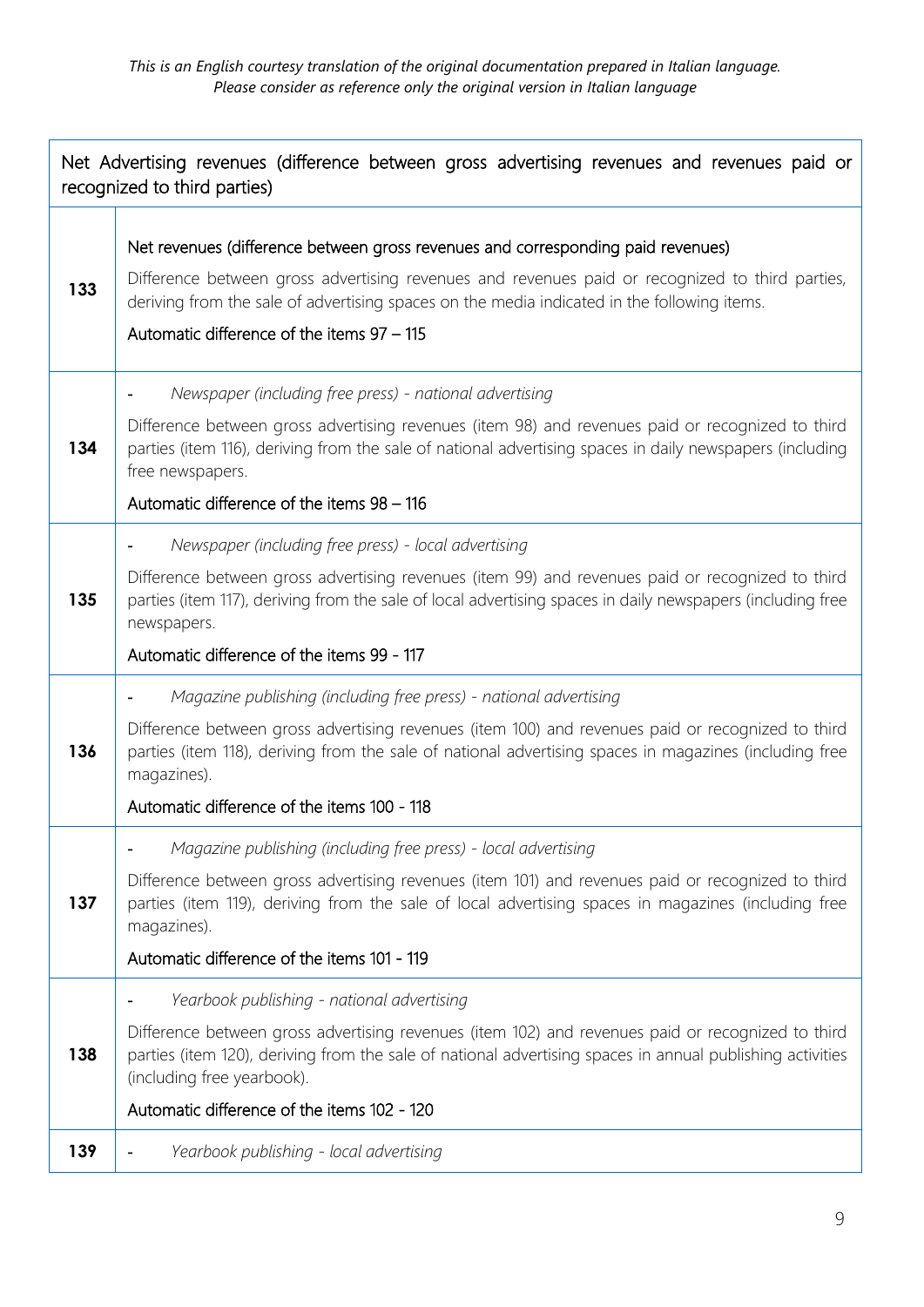|     | Difference between gross advertising revenues (item 103) and revenues paid or recognized to third<br>parties (item 121), deriving from the sale of national advertising spaces in annual publishing activities<br>(including free yearbook). |
|-----|----------------------------------------------------------------------------------------------------------------------------------------------------------------------------------------------------------------------------------------------|
|     | Automatic difference of the items 103 - 121                                                                                                                                                                                                  |
|     | Free television - national advertising                                                                                                                                                                                                       |
| 140 | Difference between gross advertising revenues (item 104) and revenues paid or recognized to third<br>parties (item 122), deriving from the sale of national advertising spaces in free television.                                           |
|     | Automatic difference of the items 104 - 122                                                                                                                                                                                                  |
|     | Free television - local advertising                                                                                                                                                                                                          |
| 141 | Difference between gross advertising revenues (item 105) and revenues paid or recognized to third<br>parties (item 123), deriving from the sale of local advertising spaces in free television.                                              |
|     | Automatic difference of the items 105 - 123                                                                                                                                                                                                  |
|     | Pay-TV - national advertising                                                                                                                                                                                                                |
| 142 | Difference between gross advertising revenues (item 106) and revenues paid or recognized to third<br>parties (item 124), deriving from the sale of national advertising spaces in pay television.                                            |
|     | Automatic difference of the items 106 - 124                                                                                                                                                                                                  |
|     | Pay-TV - local advertising                                                                                                                                                                                                                   |
| 143 | Difference between gross advertising revenues (item 107) and revenues paid or recognized to third<br>parties (item 125), deriving from the sale of local advertising spaces in pay television.                                               |
|     | Automatic difference of the items 107 - 125                                                                                                                                                                                                  |
|     | Radio - national advertising                                                                                                                                                                                                                 |
| 144 | Difference between gross advertising revenues (item 108) and revenues paid or recognized to third<br>parties (item 126), deriving from the sale of national advertising spaces in radio.                                                     |
|     | Automatic difference of the items 108 - 126                                                                                                                                                                                                  |
|     | Radio - local advertising                                                                                                                                                                                                                    |
| 145 | Difference between gross advertising revenues (item 109) and revenues paid or recognized to third<br>parties (item 127), deriving from the sale of local advertising spaces in radio.                                                        |
|     | Automatic difference of the items 109 - 127                                                                                                                                                                                                  |
|     | Cinema (including product placement)                                                                                                                                                                                                         |
| 146 | Difference between gross advertising revenues (item 110) and revenues paid or recognized to third<br>parties (item 128), deriving from the sale of advertising spaces in cinema.                                                             |
|     | Automatic difference of the items 110 - 128                                                                                                                                                                                                  |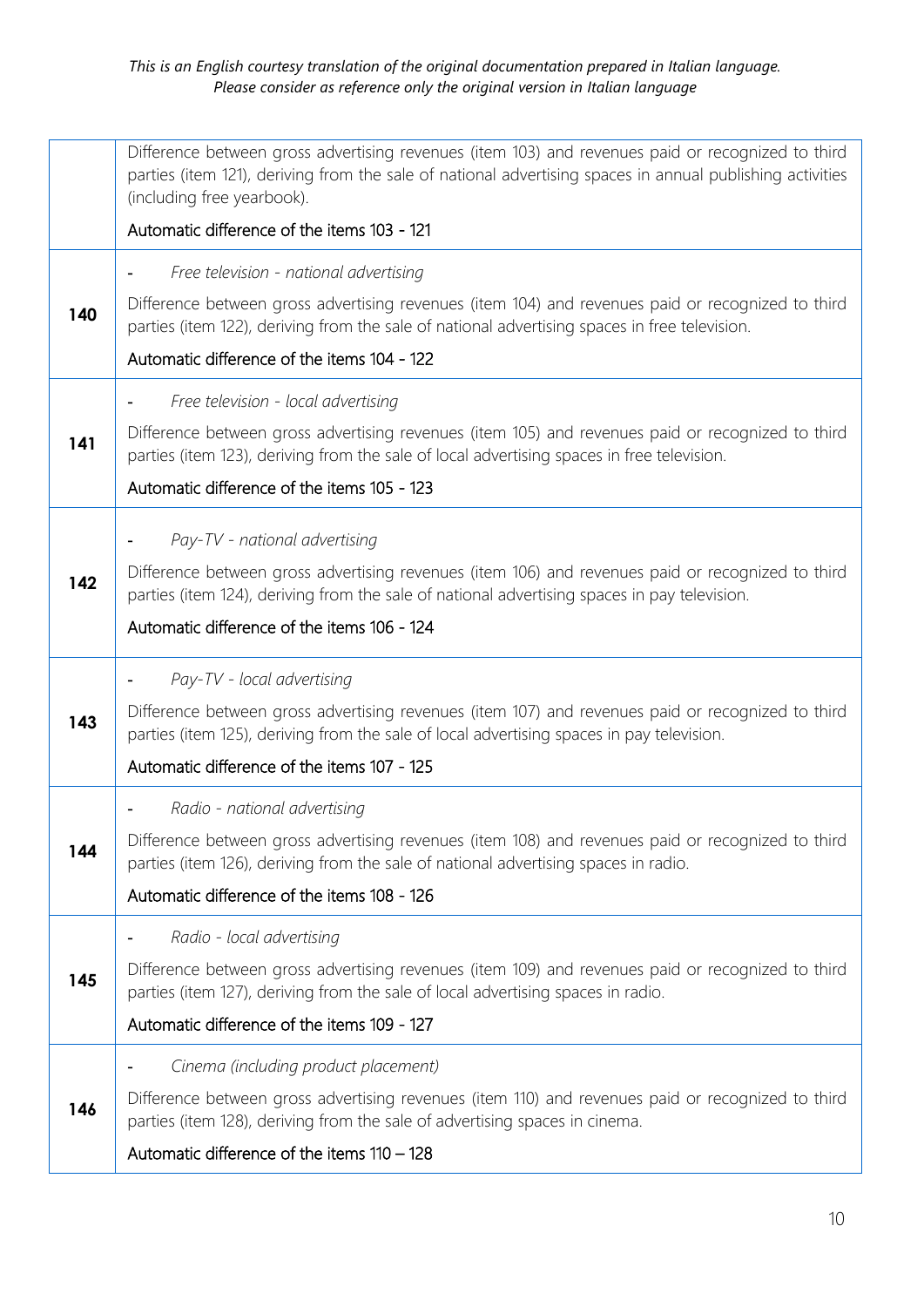|     | Outdoor advertising                                                                                                                                                                                                                                                                                                                                                                                                                                          |
|-----|--------------------------------------------------------------------------------------------------------------------------------------------------------------------------------------------------------------------------------------------------------------------------------------------------------------------------------------------------------------------------------------------------------------------------------------------------------------|
| 147 | Difference between gross advertising revenues (item 111) and revenues paid or recognized to third<br>parties (item 129), deriving from the sale of national advertising spaces on outdoor media.                                                                                                                                                                                                                                                             |
|     | Automatic difference of the items 111 - 129                                                                                                                                                                                                                                                                                                                                                                                                                  |
|     | Sponsorships (excluding TV, Radio)                                                                                                                                                                                                                                                                                                                                                                                                                           |
| 148 | Difference between gross advertising revenues (item 112) and revenues paid or recognized to third<br>parties (item 130), deriving from the sale of contracts in communication activities related to events,<br>sport, culture, social or entertainment happenings, or organisation, either financially or through the<br>provision of products and services, for commercial purposes.                                                                        |
|     | Automatic difference of the items 112 - 130                                                                                                                                                                                                                                                                                                                                                                                                                  |
|     | Product distribution activities carried out at the point of sale with the exclusion of price action                                                                                                                                                                                                                                                                                                                                                          |
| 149 | Difference between gross advertising revenues (item 113) and revenues paid or recognized to third<br>parties (item 131), deriving from the communication activities at the point of sale, such as, for example,<br>special displays, demonstrations by special personnel and any other form of communication taking<br>place at the place where the product is sold, excluding price actions (such as, for example, special<br>offers and price reductions). |
|     | Automatic difference of the items 113 - 131                                                                                                                                                                                                                                                                                                                                                                                                                  |
|     | The "other" sectors (please specify in the "Notes" box)                                                                                                                                                                                                                                                                                                                                                                                                      |
| 150 | Difference between gross advertising revenues (item 114) and revenues paid or recognized to third<br>parties (item 132), deriving from the sale of advertising spaces on media other than those mentioned<br>under the previous items.                                                                                                                                                                                                                       |
|     | Automatic difference of the items 114 - 132                                                                                                                                                                                                                                                                                                                                                                                                                  |
|     |                                                                                                                                                                                                                                                                                                                                                                                                                                                              |
|     | Total costs from sales houses activities                                                                                                                                                                                                                                                                                                                                                                                                                     |
|     | Costs from management, negotiation and sale of advertising spaces delegated by third parties                                                                                                                                                                                                                                                                                                                                                                 |
| 151 | If the company operates in more than one business segment, the specific portion for common/joint cost<br>components shall be entered in this item. The amount paid to third parties is not to be included in this<br>item.                                                                                                                                                                                                                                   |
|     | Companies for which advertising spaces are managed and sold                                                                                                                                                                                                                                                                                                                                                                                                  |
|     | Indicate the name, the Italian or foreign tax code/VAT number, the contact person (references<br>of the person qualified to entertain relations including telephone number and email) of the<br>third parties.                                                                                                                                                                                                                                               |